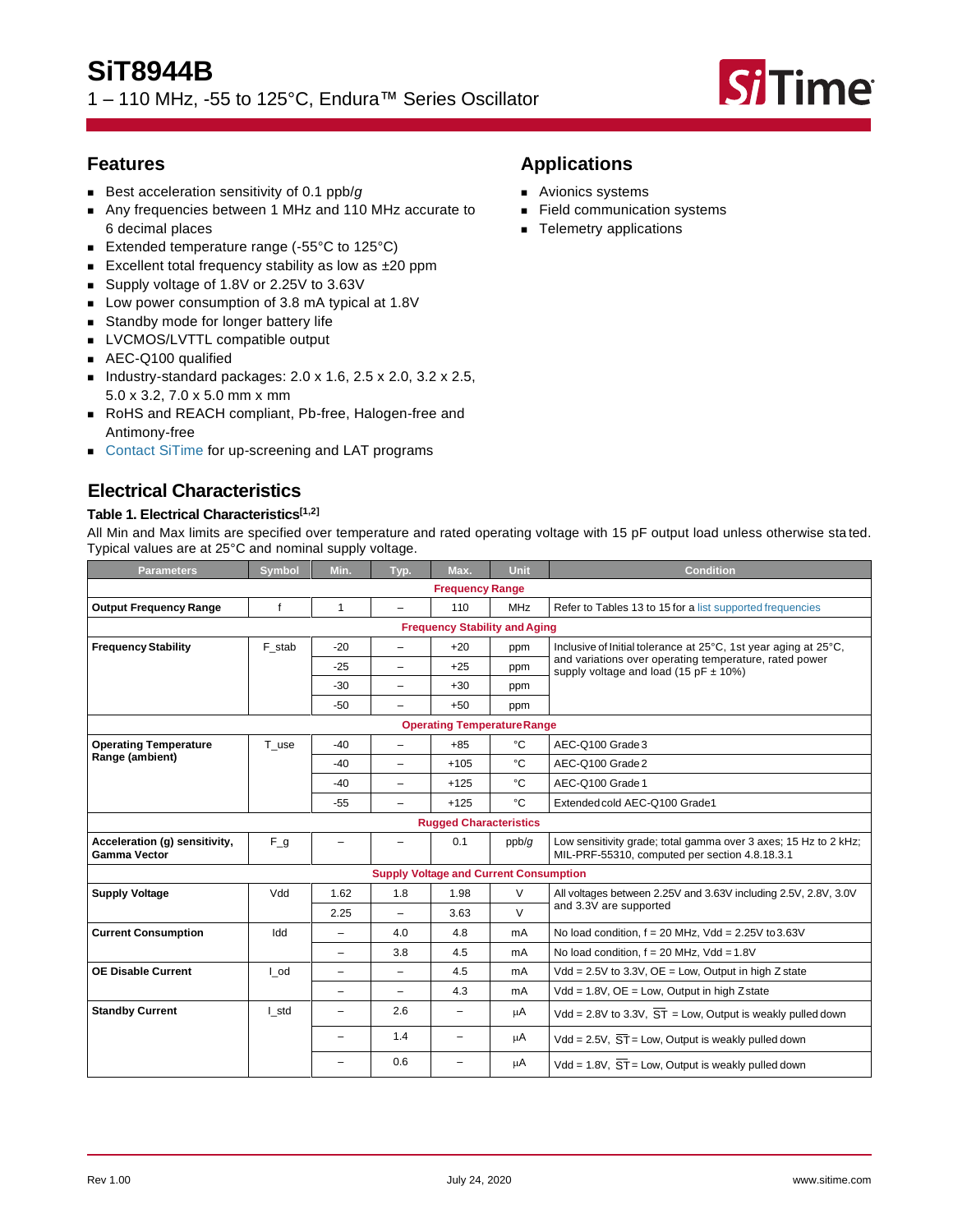

#### **Table 1. Electrical Characteristics[\[1,](#page-1-0)[2\]](#page-1-1) (continued)**

| <b>Parameters</b>          | <b>Symbol</b>        | Min.                     | Typ.                     | Max.                                 | Unit      | <b>Condition</b>                                                                                              |  |
|----------------------------|----------------------|--------------------------|--------------------------|--------------------------------------|-----------|---------------------------------------------------------------------------------------------------------------|--|
|                            |                      |                          |                          | <b>LVCMOS Output Characteristics</b> |           |                                                                                                               |  |
| Duty Cycle                 | DC                   | 45                       | $\overline{\phantom{0}}$ | 55                                   | $\%$      | All Vdd levels                                                                                                |  |
| <b>Rise/Fall Time</b>      | Tr, Tf               | $\overline{\phantom{0}}$ | 1.5                      | 3                                    | ns        | $Vdd = 2.25V - 3.63V$ . 20% - 80%                                                                             |  |
|                            |                      | -                        | 1.3                      | 2.5                                  | ns        | $Vdd = 1.8V, 20\% - 80\%$                                                                                     |  |
| <b>Output High Voltage</b> | <b>VOH</b>           | 90%                      | -                        | $\qquad \qquad -$                    | Vdd       | $IOH = -4 mA (Vdd = 3.0V or 3.3V)$<br>$IOH = -3 mA (Vdd = 2.8V and Vdd = 2.5V)$<br>$IOH = -2 mA (Vdd = 1.8V)$ |  |
| <b>Output Low Voltage</b>  | <b>VOL</b>           |                          |                          | 10%                                  | Vdd       | $IOL = 4 mA (Vdd = 3.0V or 3.3V)$<br>$IOL = 3 mA (Vdd = 2.8V and Vdd = 2.5V)$<br>$IOL = 2 mA (Vdd = 1.8V)$    |  |
|                            |                      |                          |                          | <b>Input Characteristics</b>         |           |                                                                                                               |  |
| Input High Voltage         | VIH                  | 70%                      | $\qquad \qquad -$        |                                      | Vdd       | Pin 1, OE or $\overline{ST}$                                                                                  |  |
| <b>Input Low Voltage</b>   | VIL                  | $\overline{\phantom{0}}$ | $\overline{\phantom{0}}$ | 30%                                  | Vdd       | Pin 1. OE or $\overline{ST}$                                                                                  |  |
| Input Pull-up Impedance    | $Z$ in               | $\overline{\phantom{0}}$ | 100                      | $\overline{\phantom{0}}$             | $k\Omega$ | Pin 1, OE logic high or logic low, or ST logic high                                                           |  |
|                            |                      | $\overline{2}$           | $\overline{\phantom{0}}$ | -                                    | $M\Omega$ | Pin 1, ST logic low                                                                                           |  |
|                            |                      |                          |                          | <b>Startup and Resume Timing</b>     |           |                                                                                                               |  |
| <b>Startup Time</b>        | T start              | $\overline{\phantom{0}}$ | $\overline{\phantom{0}}$ | 5.5                                  | ms        | Measured from the time Vdd reaches its rated minimum value                                                    |  |
| <b>Enable/Disable Time</b> | T oe                 | $\overline{\phantom{0}}$ |                          | 130                                  | ns        | f = 110 MHz. For other frequencies, $T_{\rm o}$ = 100 ns + 3 $^*$ cycles                                      |  |
| <b>Resume Time</b>         | T resume             | $\overline{\phantom{0}}$ | $\overline{\phantom{0}}$ | 5                                    | ms        | Measured from the time ST pin crosses 50% threshold                                                           |  |
|                            |                      |                          |                          | <b>Jitter</b>                        |           |                                                                                                               |  |
| <b>RMS Period Jitter</b>   | $T_{\parallel}$ jitt | Ξ.                       | 1.6                      | 2.5                                  | ps        | $f = 75$ MHz, 2.25V to 3.63V                                                                                  |  |
|                            |                      | $\overline{\phantom{0}}$ | 1.9                      | 3.0                                  | ps        | $f = 75$ MHz, 1.8V                                                                                            |  |
| RMS Phase Jitter (random)  | T_phj                |                          | 0.5                      | Ξ.                                   | ps        | $f = 75$ MHz, Integration bandwidth = 900 kHz to 7.5 MHz                                                      |  |
|                            |                      |                          | 1.3                      |                                      | ps        | $f = 75$ MHz, Integration bandwidth = 12 kHz to 20 MHz                                                        |  |

#### <span id="page-1-0"></span>**Notes:**

1. All electrical specifications in the above table are specified with 15 pF output load and for all Vdd(s) unless otherwise stated.

<span id="page-1-1"></span>2. The typical value of any parameter in the Electrical Characteristic table is specified for the nominal value of the highest voltage option for that parameter and at 25°C temperature.

#### **Table 2. Pin Description**

| <b>Pin</b> | <b>Symbol</b> |               | <b>Functionality</b>                                                                                                                        |    |  |  |  |  |
|------------|---------------|---------------|---------------------------------------------------------------------------------------------------------------------------------------------|----|--|--|--|--|
|            |               | Output Enable | $H^{[3]}$ : specified frequency output<br>L: output is high impedance. Only output driver is disabled.                                      |    |  |  |  |  |
|            | OE/ST/NC      | Standby       | $H^{[3]}$ : specified frequency output<br>L: output is low (weak pull down). Device goes to sleep mode.<br>Supply current reduces to I std. | OE |  |  |  |  |
|            |               | No Connect    | Any voltage between 0 and Vdd or Open <sup>[3]</sup> : Specified frequency<br>output. Pin 1 has no function.                                |    |  |  |  |  |
| 2          | GND           | Power         | Electrical ground <sup>[4]</sup>                                                                                                            |    |  |  |  |  |
| 3          | <b>OUT</b>    | Output        | Oscillator output                                                                                                                           | Fi |  |  |  |  |
| 4          | VDD           | Power         | Power supply voltage <sup>[4]</sup>                                                                                                         |    |  |  |  |  |







#### <span id="page-1-2"></span>**Notes:**

3. In OE or ST mode, a pull-up resistor of 10 kΩ or less is recommended if pin 1 is not externally driven. If pin 1 needs to be left floating, use the NC option.

<span id="page-1-3"></span>4. A capacitor of value 0.1 µF or higher between Vdd and GND is required.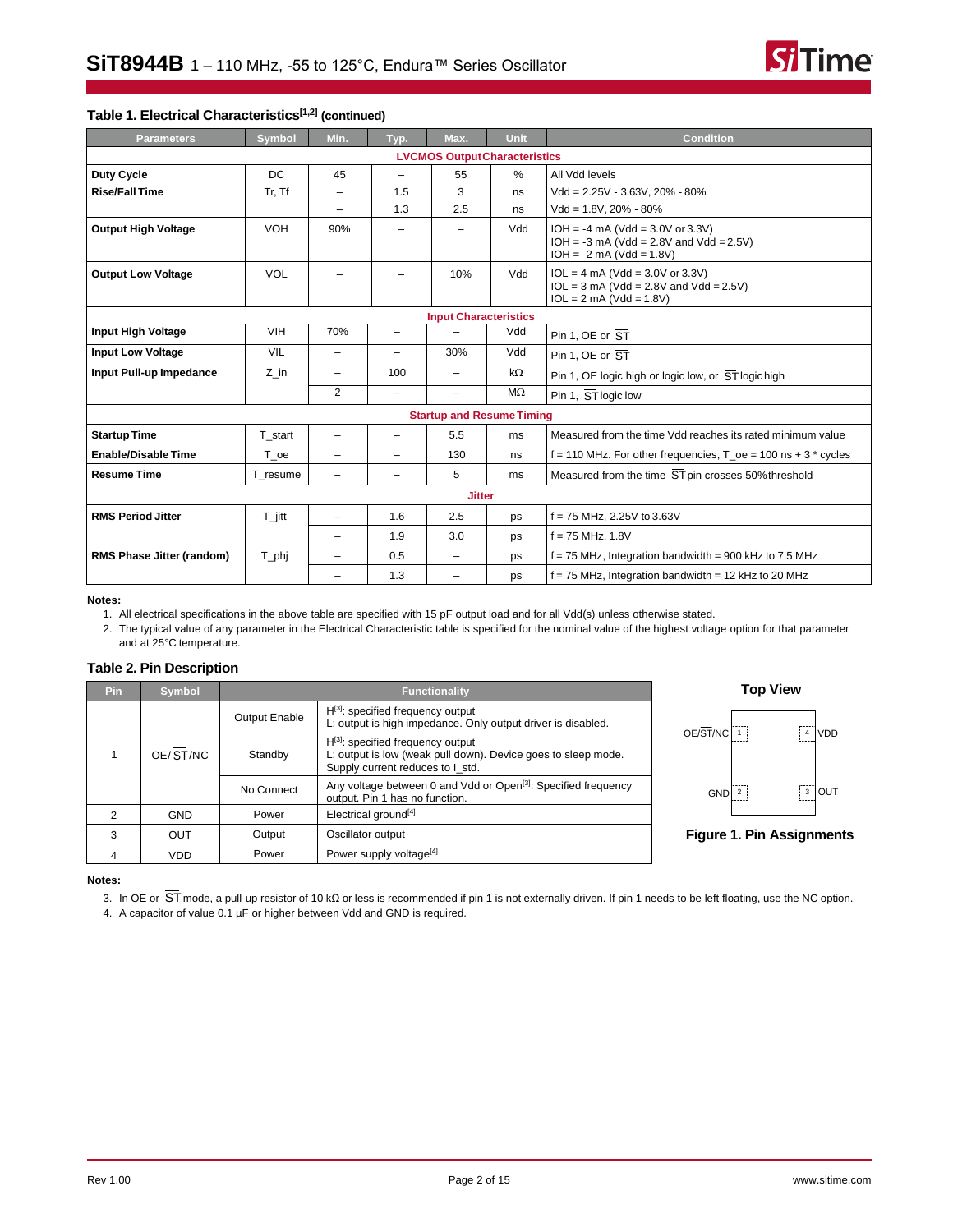

#### **Table 3. Absolute Maximum Limits**

Attempted operation outside the absolute maximum ratings may cause permanent damage to the part. Actual performance of the IC is only guaranteed within the operational specifications, not at absolute maximum ratings.

| <b>Parameter</b>                                                     | Min.   | Max. | Unit   |
|----------------------------------------------------------------------|--------|------|--------|
| <b>Storage Temperature</b>                                           | $-65$  | 150  | $\sim$ |
| Vdd                                                                  | $-0.5$ |      |        |
| <b>Electrostatic Discharge</b>                                       |        | 2000 |        |
| Soldering Temperature (follow standard Pb free soldering guidelines) |        | 260  | $\sim$ |
| Junction Temperature <sup>[5]</sup>                                  |        | 150  | $\sim$ |

<span id="page-2-0"></span>**Note:**

5. Exceeding this temperature for extended period of time may damage the device.

#### **Table 4. Thermal Consideration[\[6\]](#page-2-1)**

| Package | $\theta$ JA, 4 Layer Board<br>$(^{\circ}C/W)$ | $\theta$ JA, 2 Layer Board<br>$(^{\circ}C/W)$ | $\theta$ JC, Bottom<br>$(^{\circ}C/W)$ |
|---------|-----------------------------------------------|-----------------------------------------------|----------------------------------------|
| 7050    | 142                                           | 273                                           | 30                                     |
| 5032    | 97                                            | 199                                           | 24                                     |
| 3225    | 109                                           | 212                                           | 27                                     |
| 2520    | 117                                           | 222                                           | 26                                     |
| 2016    | 152                                           | 252                                           | 36                                     |

<span id="page-2-1"></span>**Note:**

6. Refer to JESD51 for  $\theta$ JA and  $\theta$ JC definitions, and reference layout used to determine the  $\theta$ JA and  $\theta$ JC values in the above table.

#### **Table 5. Maximum Operating JunctionTemperature[\[7\]](#page-2-2)**

| <b>Max Operating Temperature (ambient)</b> | <b>Maximum Operating Junction Temperature</b> |
|--------------------------------------------|-----------------------------------------------|
| $85^{\circ}$ C                             | $95^{\circ}$ C                                |
| $105^{\circ}$ C                            | $115^{\circ}$ C                               |
| $125^{\circ}$ C                            | $135^{\circ}$ C                               |

<span id="page-2-2"></span>**Note:**

7. Datasheet specifications are not guaranteed if junction temperature exceeds the maximum operating junction temperature.

#### **Table 6. Environmental Compliance**

| <b>Parameter</b>                  | <b>Condition/Test Method</b> |  |  |
|-----------------------------------|------------------------------|--|--|
| <b>Mechanical Shock</b>           | MIL-STD-883F, Method 2002    |  |  |
| <b>Mechanical Vibration</b>       | MIL-STD-883F, Method 2007    |  |  |
| <b>Temperature Cycle</b>          | JESD22, Method A104          |  |  |
| Solderability                     | MIL-STD-883F, Method 2003    |  |  |
| <b>Moisture Sensitivity Level</b> | MSL1 @ 260°C                 |  |  |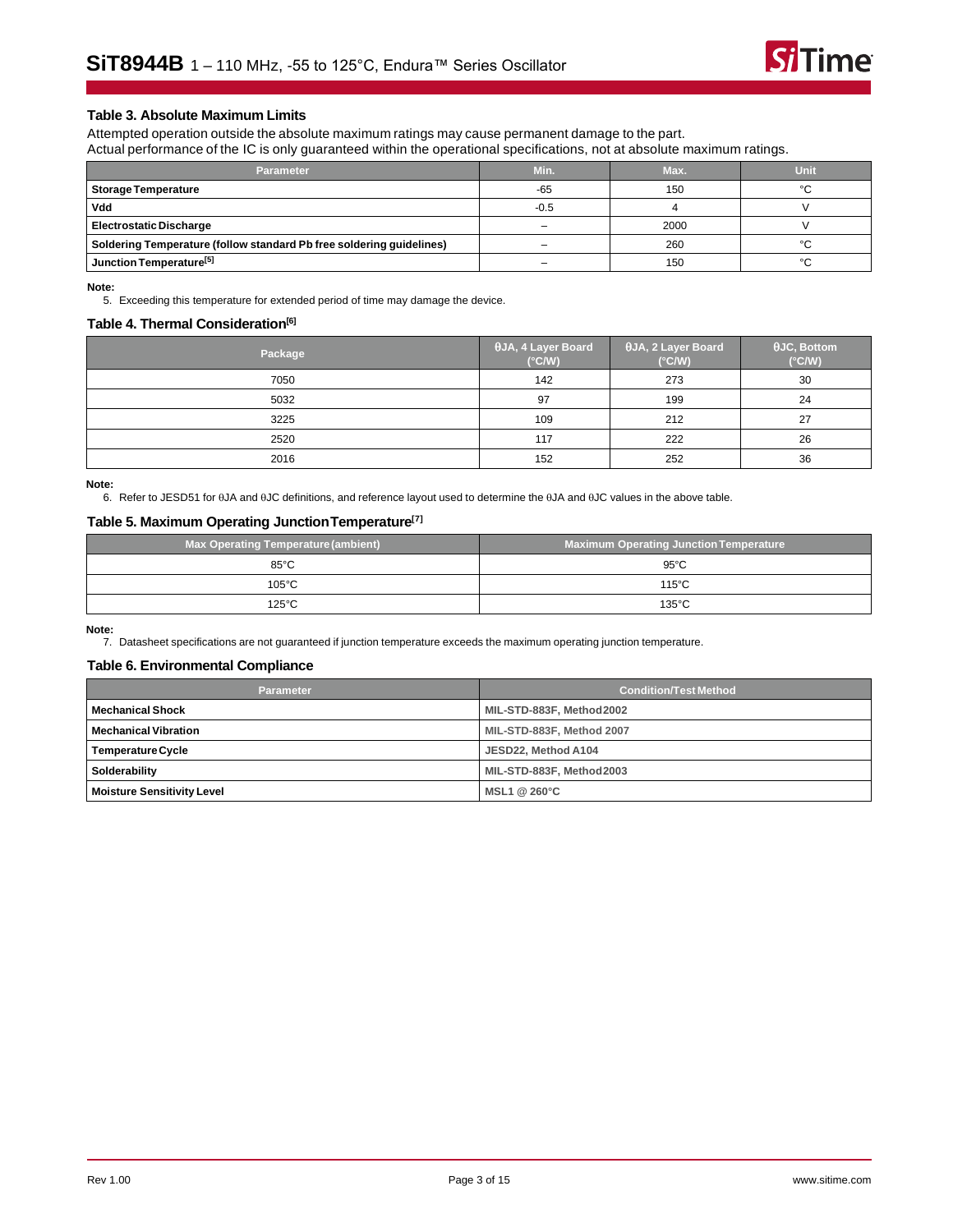

## **Test Circuit and Waveform**



**Figure 2. Test Circuit[\[8\]](#page-3-0)**

#### <span id="page-3-0"></span>**Note:**

8. Duty Cycle is computed as Duty Cycle =TH/Period.

## **Timing Diagrams**



T\_start: Time to start from power-off

### **Figure 4. Startup Timing (OE/ ST Mode)[\[9\]](#page-3-1)**



T\_oe: Time to re-enable the clock output

**Figure 6. OE Enable Timing (OE Mode Only)**

<span id="page-3-1"></span>**Note:**

9. SiT8944 has "no runt" pulses and "no glitch" output during startup or resume.



**Figure 3. Waveform[\[8\]](#page-3-0)**



T\_resume: Time to resume from ST

### **Figure 5. Standby Resume Timing ( ST Mode Only)**



T\_oe: Time to put the output in High Z mode

**Figure 7. OE Disable Timing (OE Mode Only)**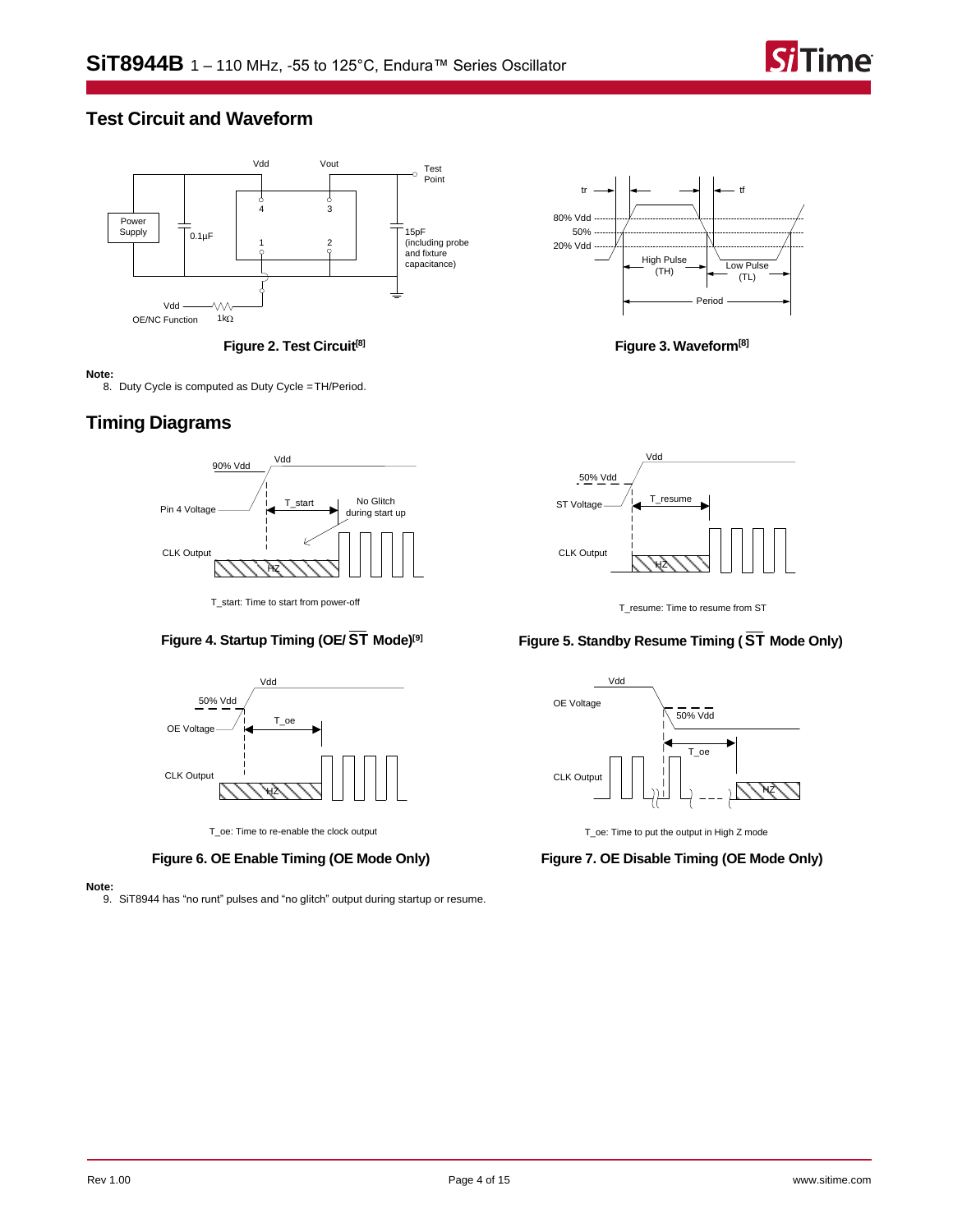

## **Performance Plots[\[10\]](#page-5-0)**



**Figure 8. Idd vs Frequency**



**Figure 9. Frequency vs Temperature**



**Figure 10. RMS Period Jitter vs Frequency**



**Figure 12. 20%-80% Rise Timevs Temperature**



**Figure 11. Duty Cycle vs Frequency**



<span id="page-4-0"></span>**Figure 13. 20%-80% Fall Time vs Temperature**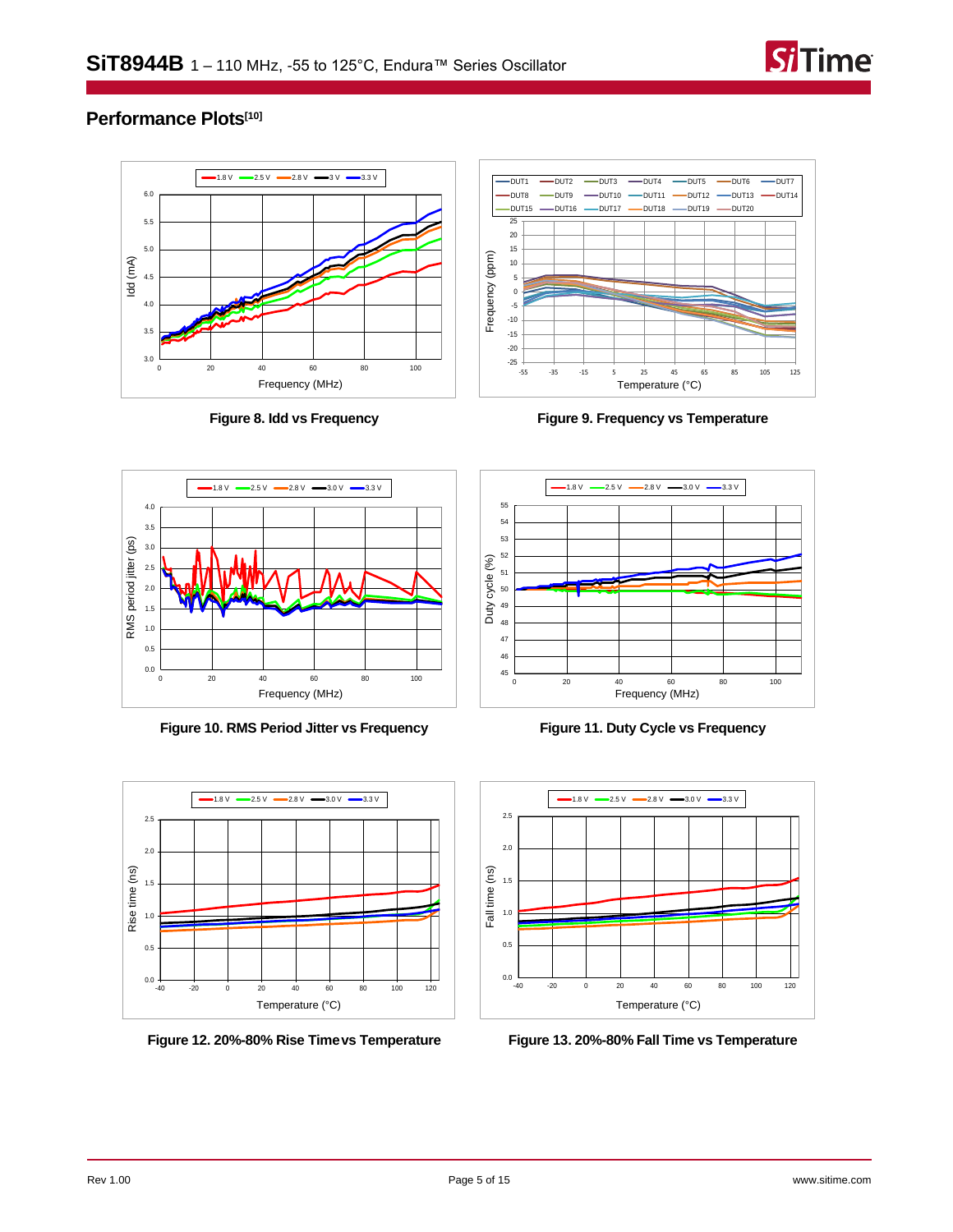

## **Performance Plots[\[10\]](#page-5-0)**



**(12 kHz to 20 MHz) vs Frequency[\[11\]](#page-5-1)**



<span id="page-5-0"></span>**Notes:**

10. All plots are measured with 15 pF load at room temperature, unless otherwise stated.

<span id="page-5-1"></span>11. Phase noise plots are measured with Agilent E5052B signal source analyzer. Integration range is up to 5 MHz for carrier frequencies up to 40 MHz.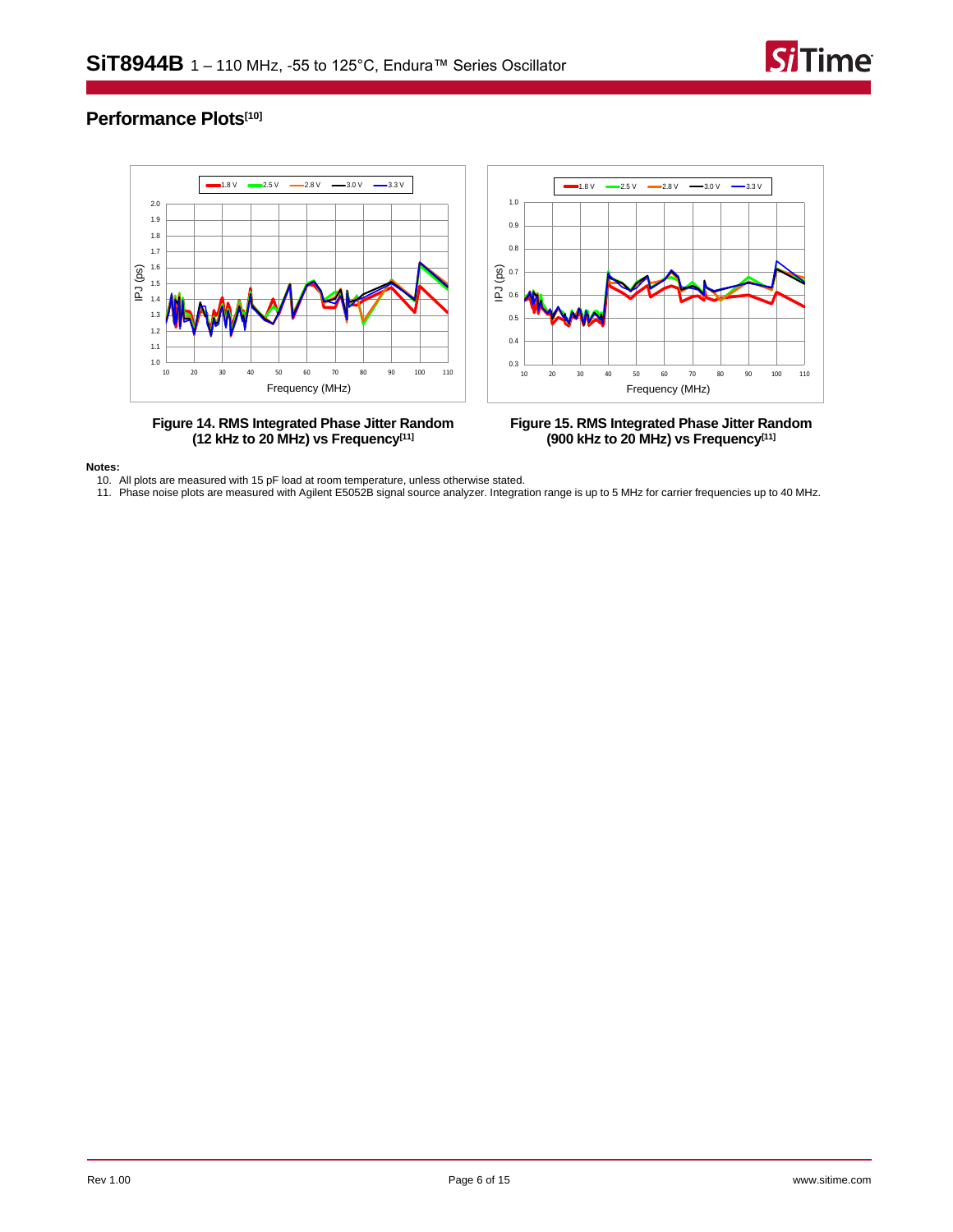## **Programmable Drive Strength**

The [SiT8944](https://www.sitime.com/products/lvcmos-ruggedized-oscillators/sit8944) includes a programmable drive strength feature to provide a simple, flexible tool to optimize the clock rise/fall time for specific applications. Benefits from the programmable drive strength feature are:

- Improves system radiated electromagnetic interference (EMI) by slowing down the clock rise/fall time.
- Improves the downstream clock receiver's (RX) jitter by decreasing (speeding up) the clock rise/fall time.
- Ability to drive large capacitive loads while maintaining full swing with sharp edge rates.

For more detailed information about rise/fall time control and drive strength selection, see the [SiTime Application](https://www.sitime.com/support/resource-library?filter=641)  Notes [section.](https://www.sitime.com/support/resource-library?filter=641)

### **EMI Reduction by Slowing Rise/Fall Time**

[Figure 16](#page-6-0) shows the harmonic power reduction as the rise/fall times are increased (slowed down). The rise/fall times are expressed as a ratio of the clock period. For the ratio of 0.05, the signal is very close to a square wave. For the ratio of 0.45, the rise/fall times are very close to neartriangular waveform. These results, for example, show that the  $11<sup>th</sup>$  clock harmonic can be reduced by 35 dB if the rise/fall edge is increased from 5% of the period to 45% of the period.



<span id="page-6-0"></span>**Figure 16. Harmonic EMI reduction as a Function of Slower Rise/Fall Time**

### **Jitter Reduction with Faster Rise/Fall Time**

Power supply noise can be a source of jitter for the downstream chipset. One way to reduce this jitter is to speed up the rise/fall time of the input clock. Some chipsets may also require faster rise/fall time in order to reduce their sensitivity to this type of jitter. Refer to the [Rise/Fall Time](#page-7-0)  [Tables](#page-7-0) [\(Table 7](#page-7-0) to [Table 11\)](#page-7-1) to determine the proper drive strength.

### **High Output Load Capability**

The rise/fall time of the input clock varies as a function of the actual capacitive load the clock drives. At any given drive strength, the rise/fall time becomes slower as the output load increases. As an example, for a 3.3V SiT8944 device with default drive strength setting, the typical rise/fall time is 1 ns for 15 pF output load. The typical rise/fall time slows down to 2.6 ns when the output load increases to 45 pF. One can choose to speed up the rise/fall time to 1.83 ns by then increasing the drive strength setting on the SiT8944.

The SiT8944 can support up to 60 pF in maximum capacitive loads with drive strength settings. Refer to the [Rise/Tall Time Tables](#page-7-2) [\(Table 7](#page-7-0) to [Table 11\)](#page-7-1) to determine the proper drive strength for the desired combination of output load vs. rise/fall time.

### **SiT8944 Drive Strength Selection**

[Tables 7](#page-7-2) through [11](#page-7-1) define the rise/fall time for a given capacitive load and supply voltage.

- **1.** Select the table that matches the SiT8944 nominal supply voltage (1.8V, 2.5V, 2.8V, 3.0V, 3.3V).
- **2.** Select the capacitive load column that matches the application requirement (5 pF to 60 pF)
- **3.** Under the capacitive load column, select the desired rise/fall times.
- **4.** The left-most column represents the part number code for the corresponding drive strength.
- **5.** Add the drive strength code to the part number for ordering purposes.

### **Calculating Maximum Frequency**

Based on the rise and fall time data given in [Tables 7](#page-7-2) [through](#page-7-2) [11,](#page-7-1) the maximum frequency the oscillator can operate with guaranteed full swing of the output voltage over temperature can be calculated as follows:

$$
\text{Max Frequency} = \frac{1}{5 \times \text{Tr}(-20/80)}
$$

where Trf\_20/80 is the typical value for 20%-80% rise/fall time.

### **Example 1**

Calculate f<sub>MAX</sub> for the following condition:

- $Vdd = 1.8V$  [\(Table 7\)](#page-7-0)
- Capacitive Load: 30 pF
- Desired Tr/f time  $=$  3 ns (rise/fall time part number code  $= E$ )

Part number for the above example:

SiT8944BM**E**12-18EA66.666660

Drive strength code is inserted here. Default setting is "-"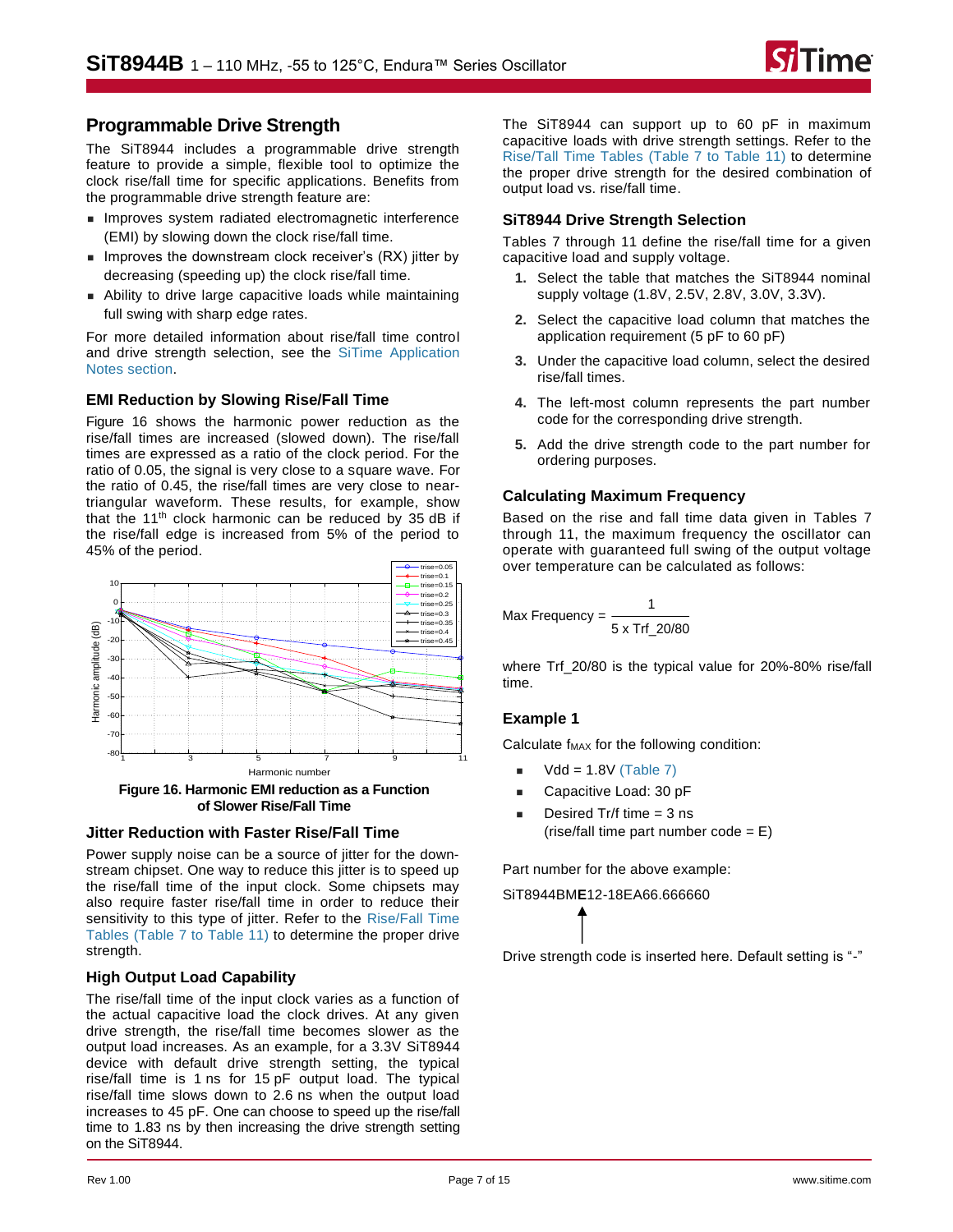## <span id="page-7-2"></span>**Rise/Fall Time (20% to 80%) vs CLOAD Tables**

<span id="page-7-0"></span>**Table 7. Vdd = 1.8V Rise/Fall Times for Specific CLOAD**

| <b>Rise/Fall Time Typ (ns)</b> |      |       |       |       |       |  |  |
|--------------------------------|------|-------|-------|-------|-------|--|--|
| Drive Strength \CLOAD          | 5 pF | 15pF  | 30 pF | 45 pF | 60 pF |  |  |
|                                | 6.16 | 11.61 | 22.00 | 31.27 | 39.91 |  |  |
| A                              | 3.19 | 6.35  | 11.00 | 16.01 | 21.52 |  |  |
| R                              | 2.11 | 4.31  | 7.65  | 10.77 | 14.47 |  |  |
| B                              | 1.65 | 3.23  | 5.79  | 8.18  | 11.08 |  |  |
|                                | 0.93 | 1.91  | 3.32  | 4.66  | 6.48  |  |  |
| E                              | 0.78 | 1.66  | 2.94  | 4.09  | 5.74  |  |  |
| п                              | 0.70 | 1.48  | 2.64  | 3.68  | 5.09  |  |  |
| F or "-": default              | 0.65 | 1.30  | 2.40  | 3.35  | 4.56  |  |  |

**Table 9. Vdd = 2.8V Rise/Fall Times for Specific CLOAD**

| <b>Rise/Fall Time Typ (ns)</b> |      |       |       |       |       |  |  |  |
|--------------------------------|------|-------|-------|-------|-------|--|--|--|
| Drive Strength \ CLOAD         | 5 pF | 15 pF | 30 pF | 45 pF | 60 pF |  |  |  |
|                                | 3.77 | 7.54  | 12.28 | 19.57 | 25.27 |  |  |  |
| A                              | 1.94 | 3.90  | 7.03  | 10.24 | 13.34 |  |  |  |
| R                              | 1.29 | 2.57  | 4.72  | 7.01  | 9.06  |  |  |  |
| B                              | 0.97 | 2.00  | 3.54  | 5.43  | 6.93  |  |  |  |
|                                | 0.55 | 1.12  | 2.08  | 3.22  | 4.08  |  |  |  |
| E or "-": default              | 0.44 | 1.00  | 1.83  | 2.82  | 3.67  |  |  |  |
| U                              | 0.34 | 0.88  | 1.64  | 2.52  | 3.30  |  |  |  |
| F                              | 0.29 | 0.81  | 1.48  | 2.29  | 2.99  |  |  |  |

<span id="page-7-1"></span>**Table 11. Vdd = 3.3V Rise/Fall Times for Specific CLOAD**

| <b>Rise/Fall Time Typ (ns)</b> |      |       |       |       |       |  |  |  |
|--------------------------------|------|-------|-------|-------|-------|--|--|--|
| Drive Strength \ CLOAD         | 5 pF | 15 pF | 30 pF | 45 pF | 60 pF |  |  |  |
|                                | 3.39 | 6.88  | 11.63 | 17.56 | 23.59 |  |  |  |
| A                              | 1.74 | 3.50  | 6.38  | 8.98  | 12.19 |  |  |  |
| R                              | 1.16 | 2.33  | 4.29  | 6.04  | 8.34  |  |  |  |
| B                              | 0.81 | 1.82  | 3.22  | 4.52  | 6.33  |  |  |  |
| T or "-": default              | 0.46 | 1.00  | 1.86  | 2.60  | 3.84  |  |  |  |
| E                              | 0.33 | 0.87  | 1.64  | 2.30  | 3.35  |  |  |  |
| U                              | 0.28 | 0.79  | 1.46  | 2.05  | 2.93  |  |  |  |
| F                              | 0.25 | 0.72  | 1.31  | 1.83  | 2.61  |  |  |  |

### **Table 8. Vdd = 2.5V Rise/Fall Times for Specific CLOAD**

| Rise/Fall Time Typ (ns) |      |       |                  |       |                  |  |  |
|-------------------------|------|-------|------------------|-------|------------------|--|--|
| Drive Strength \CLOAD   | 5 pF | 15 pF | 30 <sub>pF</sub> | 45 pF | 60 <sub>pF</sub> |  |  |
|                         | 4.13 | 8.25  | 12.82            | 21.45 | 27.79            |  |  |
| A                       | 2.11 | 4.27  | 7.64             | 11.20 | 14.49            |  |  |
| R                       | 1.45 | 2.81  | 5.16             | 7.65  | 9.88             |  |  |
| B                       | 1.09 | 2.20  | 3.88             | 5.86  | 7.57             |  |  |
|                         | 0.62 | 1.28  | 2.27             | 3.51  | 4.45             |  |  |
| E or "-": default       | 0.54 | 1.00  | 2.01             | 3.10  | 4.01             |  |  |
| ''                      | 0.43 | 0.96  | 1.81             | 2.79  | 3.65             |  |  |
|                         | 0.34 | 0.88  | 1.64             | 2.54  | 3.32             |  |  |

### **Table 10. Vdd = 3.0V Rise/Fall Times for Specific CLOAD**

| <b>Rise/Fall Time Typ (ns)</b> |      |      |       |       |       |  |  |  |
|--------------------------------|------|------|-------|-------|-------|--|--|--|
| Drive Strength \ CLOAD         | 5 pF | 15pF | 30 pF | 45 pF | 60 pF |  |  |  |
|                                | 3.60 | 7.21 | 11.97 | 18.74 | 24.30 |  |  |  |
| A                              | 1.84 | 3.71 | 6.72  | 9.86  | 12.68 |  |  |  |
| R                              | 1.22 | 2.46 | 4.54  | 6.76  | 8.62  |  |  |  |
| B                              | 0.89 | 1.92 | 3.39  | 5.20  | 6.64  |  |  |  |
| T or "-": default              | 0.51 | 1.00 | 1.97  | 3.07  | 3.90  |  |  |  |
| E                              | 0.38 | 0.92 | 1.72  | 2.71  | 3.51  |  |  |  |
| U                              | 0.30 | 0.83 | 1.55  | 2.40  | 3.13  |  |  |  |
| F                              | 0.27 | 0.76 | 1.39  | 2.16  | 2.85  |  |  |  |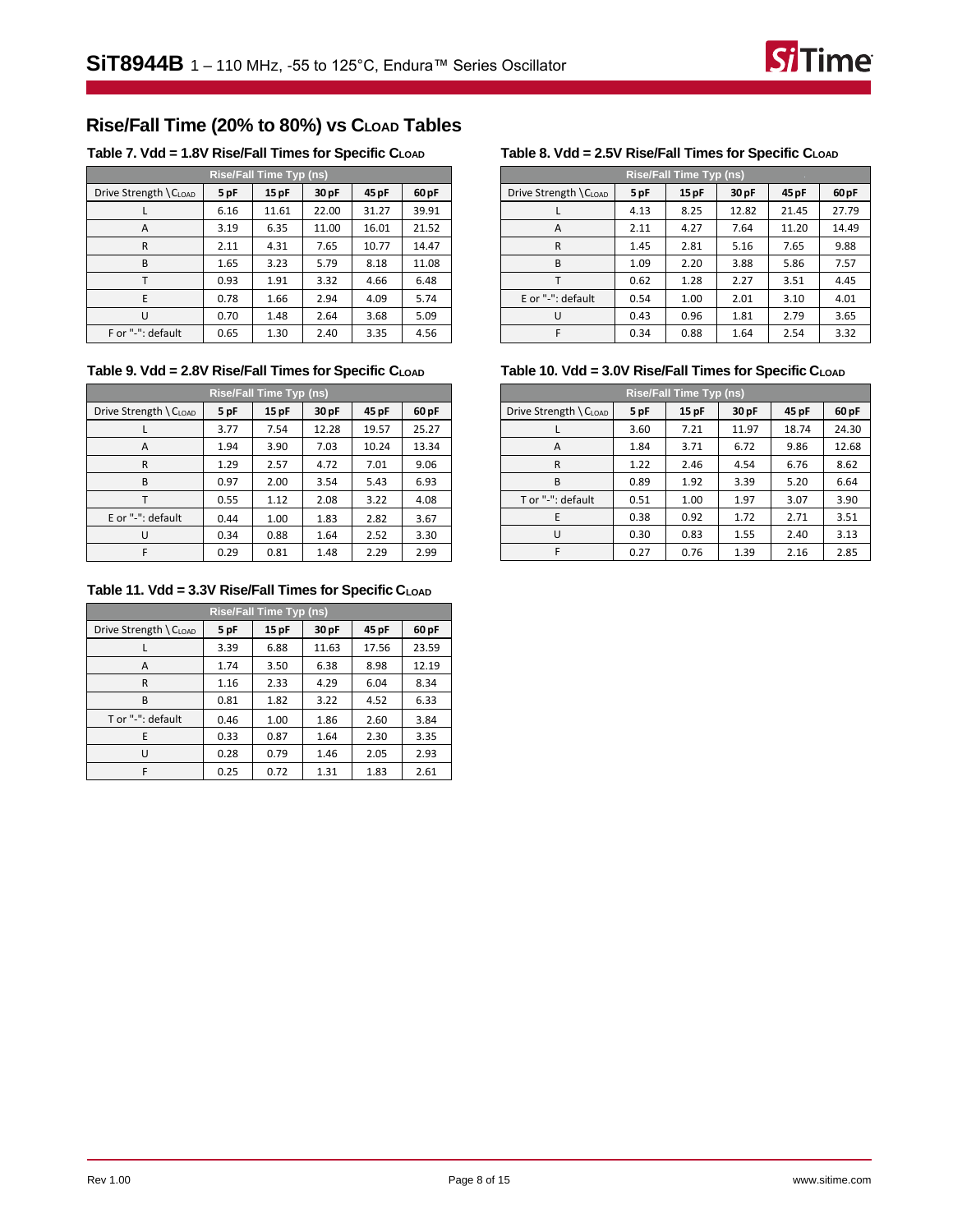

## **Pin 1 Configuration Options (OE, ST , or NC)**

Pin 1 of the SiT8944 can be factory-programmed to support three modes: Output enable (OE), standby  $\overline{ST}$ or No Connect (NC). These modes can also be programmed with the [Time Machine II](http://www.sitime.com/time-machine) using [Field Programmable](http://www.sitime.com/fp-devices) [Oscillators.](http://www.sitime.com/fp-devices)

### **Output Enable (OE) Mode**

In the OE mode, applying logic Low to the OE pin only disables the output driver and puts it in Hi-Z mode. The core of the device continues to operate normally. Power consumption is reduced due to the inactivity of the output. When the OE pin is pulled High, the output is typically enabled in <1µs.

### **Standby ( ST ) Mode**

In the  $\overline{ST}$  mode, a device enters into the standby mode when Pin 1 pulled Low. All internal circuits of the device are turned off. The current is reduced to a standby current, typically in the range of a few  $\mu$ A. When  $\overline{ST}$  is pulled High, the device goes through the "resume" process, which can take up to 5 ms.

### **No Connect (NC) Mode**

In the NC mode, the device always operates in its normal mode and output the specified frequency regardless of the logic level on pin 1.

[Table 12](#page-8-0) below summarizes the key relevant parameters in the operation of the device in  $OE$ ,  $ST$ , or NC mode.

|                                                  | <b>OE</b>        | $\overline{\text{ST}}$ | NC     |
|--------------------------------------------------|------------------|------------------------|--------|
| Active current 20 MHz (max, 1.8V)                | $4.5 \text{ mA}$ | $4.5 \text{ mA}$       | 4.5 mA |
| OE disable current (max. 1.8V)                   | $4.3 \text{ mA}$ | N/A                    | N/A    |
| Standby current (typical 1.8V)                   | N/A              | 0.6 uA                 | N/A    |
| OE enable time at 110 MHz (max)                  | 130 ns           | N/A                    | N/A    |
| Resume time from standby<br>(max, all frequency) | N/A              | 5 <sub>ms</sub>        | N/A    |
| Output driver in OE disable/standby<br>mode      | High Z           | Weak<br>pull-down      | N/A    |

### <span id="page-8-0"></span>**Table 12. OE vs.**  $\overline{ST}$  **vs. NC**

### **Output on Startup and OE Enable**

The SiT8944 comes with gated output. Its clock output is accurate to the rated frequency stability within the first pulse from initial device startup or when the output driver is enabled.

In addition, the SiT8944 supports "no runt" pulses and "no glitch" output during startup or when the device output driver is enabled as shown in the waveform captures in [Figure 17](#page-8-1) and [Figure 18.](#page-8-2)



**Figure 17. Startup Waveform vs. Vdd**

<span id="page-8-1"></span>

<span id="page-8-2"></span>**Figure 18. Startup Waveform vs. Vdd**  (Zoomed-in View of [Figure 17\)](#page-8-1)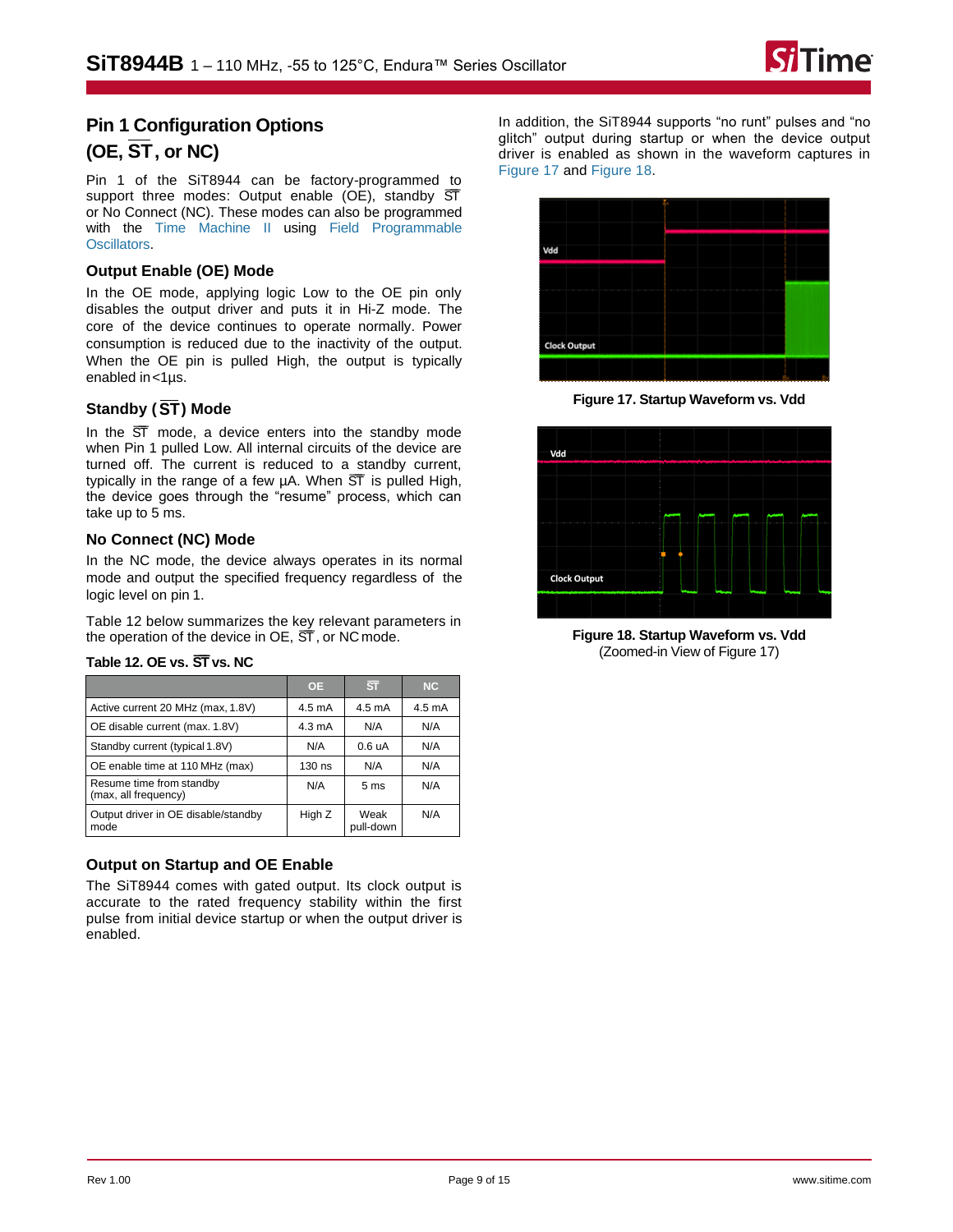

## **Dimensions and Patterns**

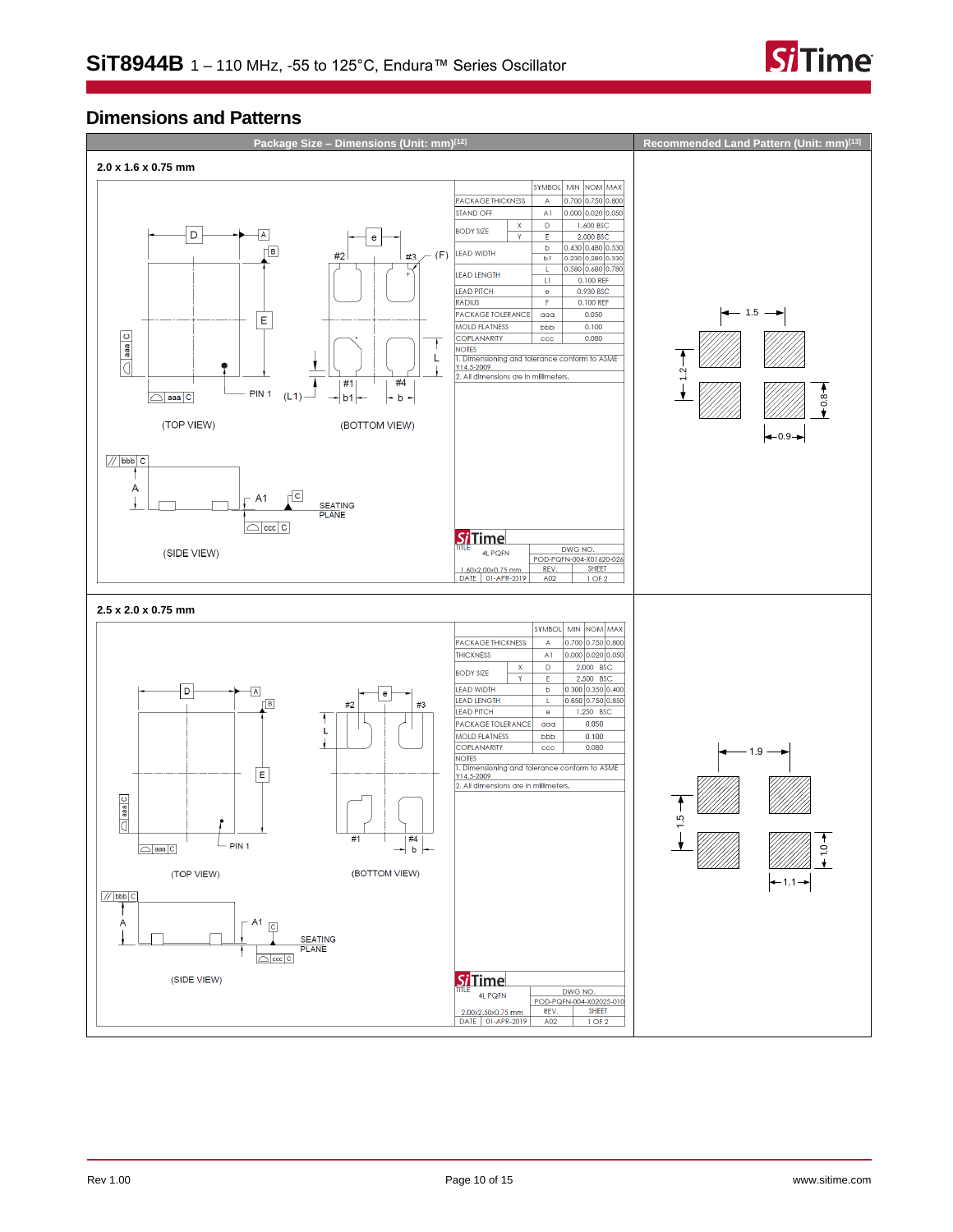

## **Dimensions and Patterns (continued)**

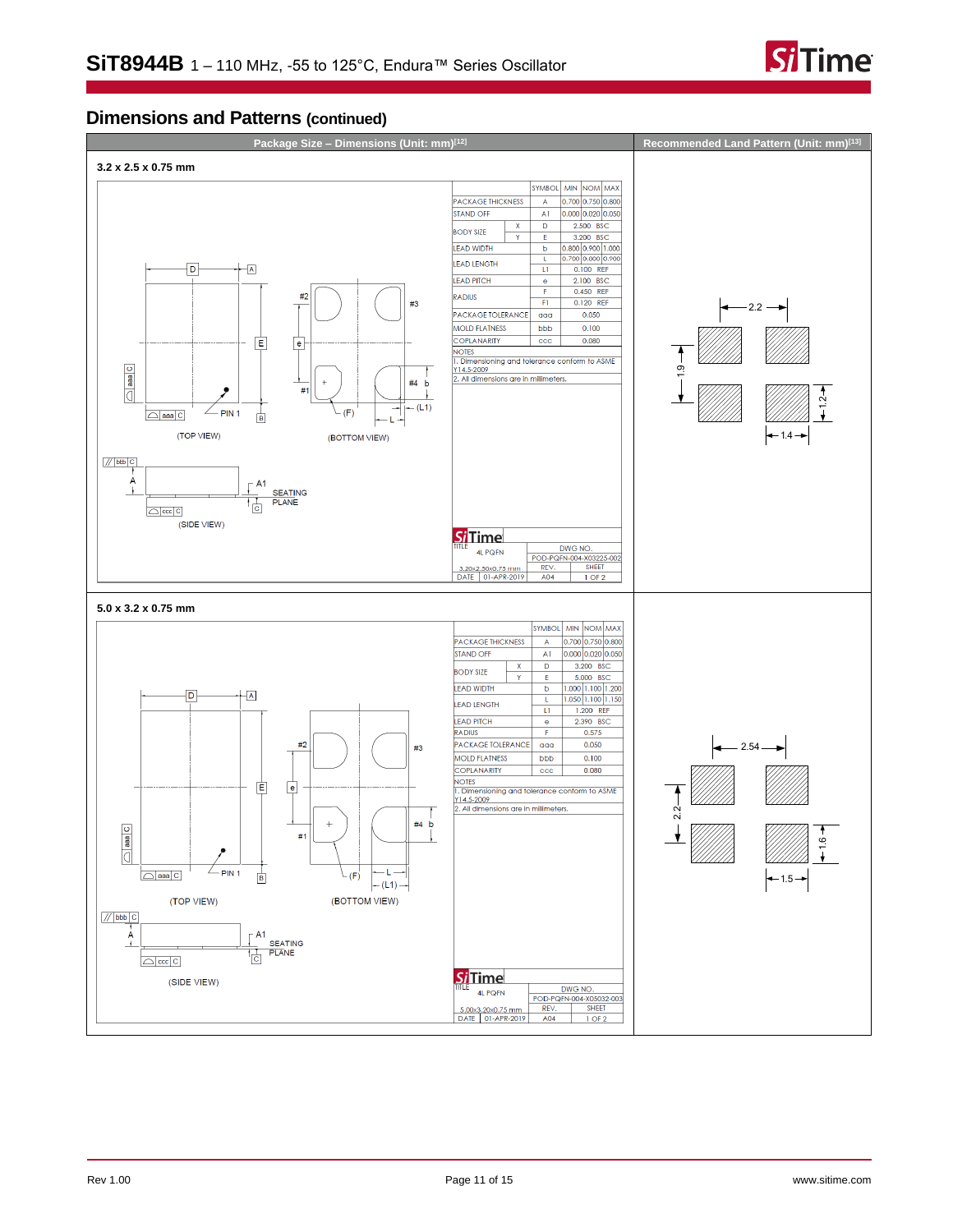

## **Dimensions and Patterns (continued)**



#### <span id="page-11-0"></span>**Notes:**

- 12. Top marking: Y denotes manufacturing origin and XXXX denotes manufacturing lot number. The value of "Y" will depend on the assembly location of the device.
- 13. A capacitor of value 0.1 µF or higher between Vdd and GND is required.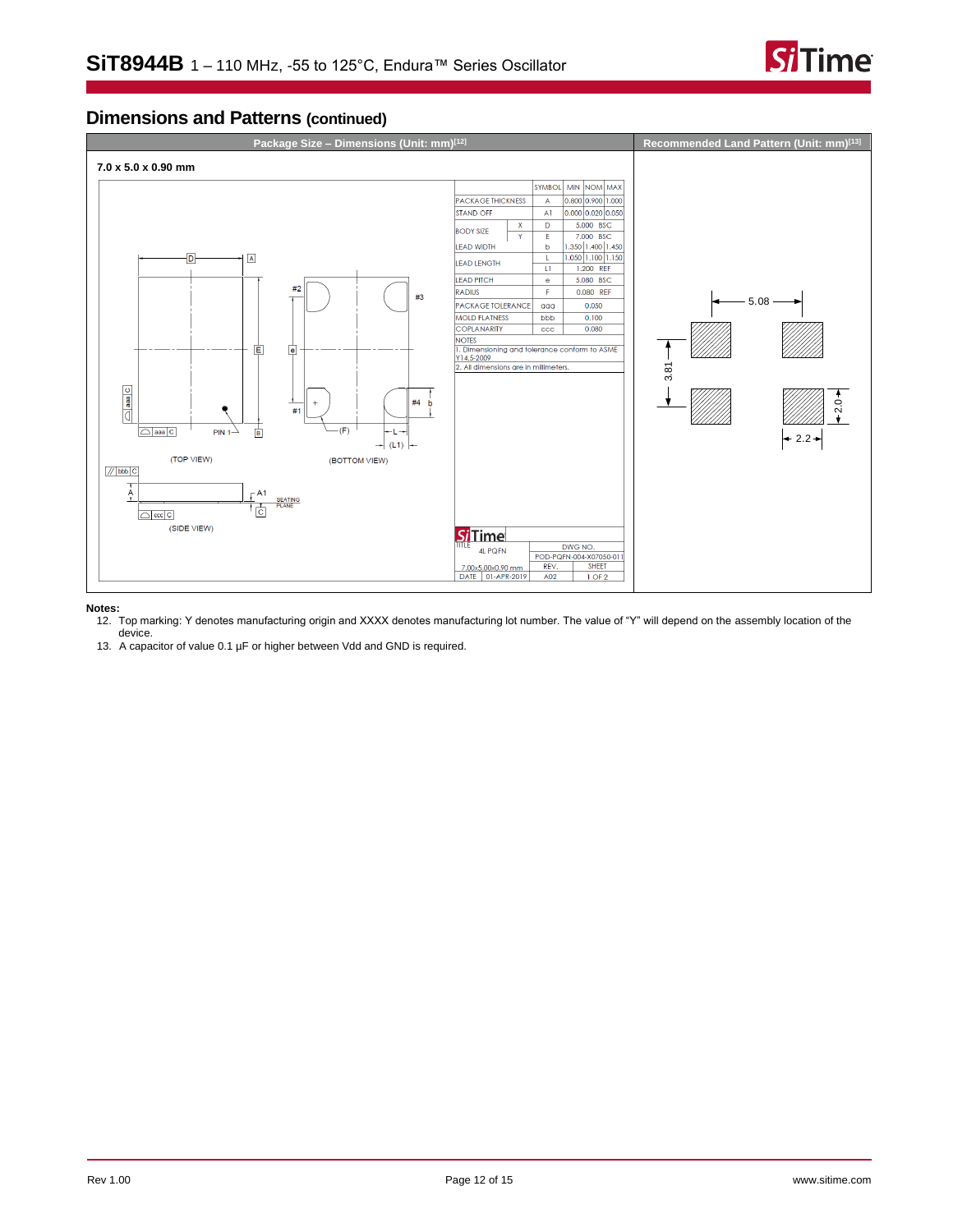

## **Ordering Information**

The following part number guide is for reference only. To customize and build an exact part number, use the SiTime [Part Number Generator.](https://www.sitime.com/part-number-generator?product=SiT8944)



#### **Note:**

<span id="page-12-0"></span>14. The voltage portion of the SiT8944 part number consists of two characters that denote the specific supply voltage of the device. The SiT8944 supports either 1.8V ±10% or any voltage between 2.25V and 3.62V. In the 1.8V mode, one can simply insert 18 in the part number. In the 2.5V to 3.3V mode, two digits such as 18, 25 or 33 can be used in the part number to reflect the desired voltage. Alternatively, "XX" can be used to indicate the entire operating voltage range from 2.25V to 3.63V.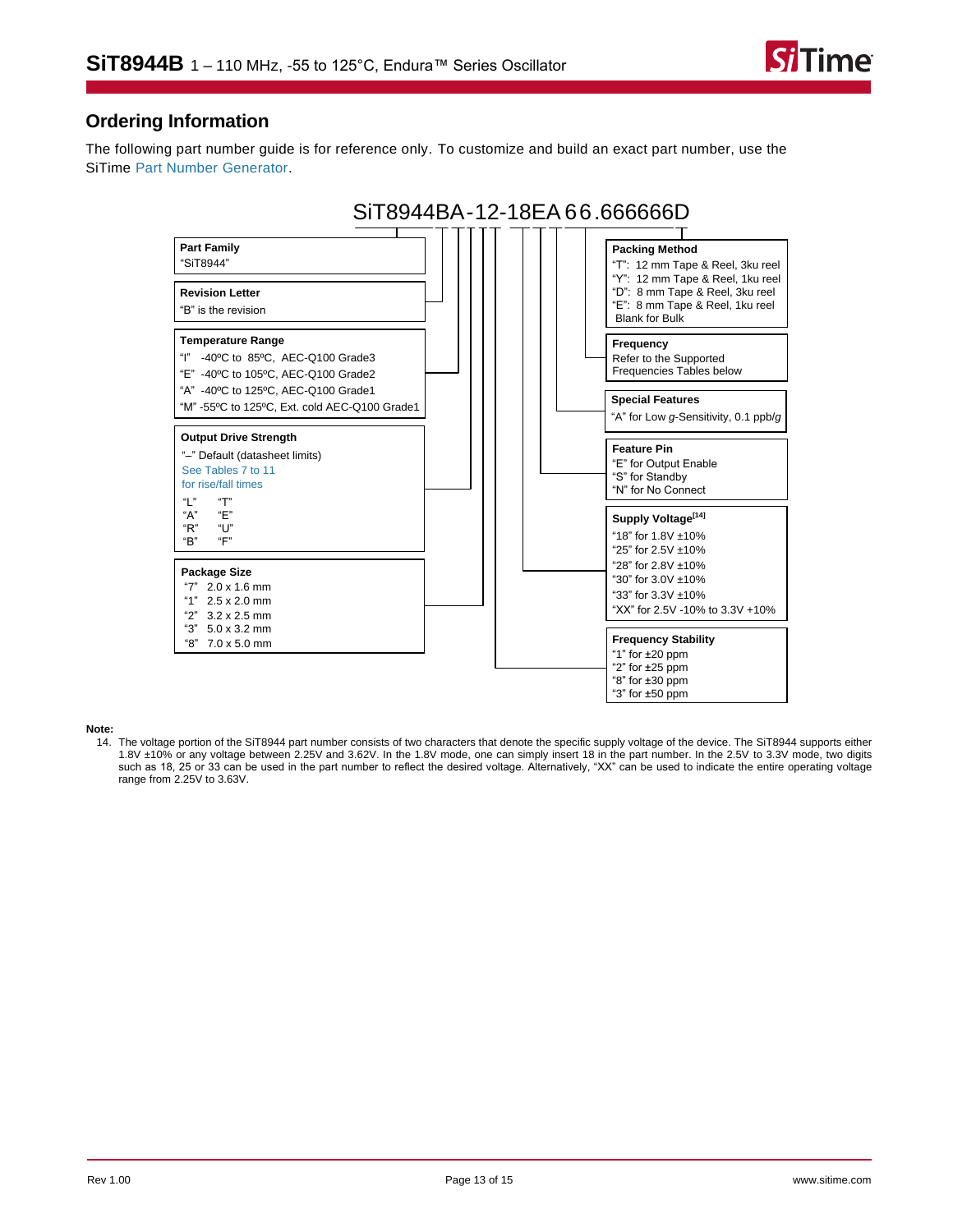

#### <span id="page-13-0"></span>**Table 13. Supported Frequencies (-40°C to +85°C)[\[15\]](#page-13-2)**

| 'Frequency Range, |                |  |
|-------------------|----------------|--|
| Min.              | Max.           |  |
| 1.000000 MHz      | 110.000000 MHz |  |

#### **Table 14. Supported Frequencies (-40°C to +105°C or -40°C to +125°C)[\[15,](#page-13-2) [16\]](#page-13-3)**

| <b>Frequency Range</b> |                |  |  |
|------------------------|----------------|--|--|
| Min.                   | Max.           |  |  |
| 1.000000 MHz           | 61.222999 MHz  |  |  |
| 61.974001 MHz          | 69.795999 MHz  |  |  |
| 70.485001 MHz          | 79.062999 MHz  |  |  |
| 79.162001 MHz          | 81.427999 MHz  |  |  |
| 82.232001 MHz          | 91.833999 MHz  |  |  |
| 92.155001 MHz          | 94.248999 MHz  |  |  |
| 94.430001 MHz          | 94.874999 MHz  |  |  |
| 94.994001 MHz          | 97.713999 MHz  |  |  |
| 98.679001 MHz          | 110.000000 MHz |  |  |

#### <span id="page-13-1"></span>**Table 15. Supported Frequencies (-55°C to +125°C)[\[15,](#page-13-2) [16\]](#page-13-3)**

| <b>Frequency Range</b> |                |  |
|------------------------|----------------|--|
| Min.                   | Max.           |  |
| 1.000000 MHz           | 61.222999 MHz  |  |
| 61.974001 MHz          | 69.239999 MHz  |  |
| 70.827001 MHz          | 78.714999 MHz  |  |
| 79.561001 MHz          | 80.159999 MHz  |  |
| 80.174001 MHz          | 80.779999 MHz  |  |
| 82.632001 MHz          | 91.833999 MHz  |  |
| 95.474001 MHz          | 96.191999 MHz  |  |
| 96.209001 MHz          | 96.935999 MHz  |  |
| 99.158001 MHz          | 110.000000 MHz |  |

<span id="page-13-2"></span>**Notes:**

15. Any frequency within the min and max values in the above tables are supported with 6 decimal places of accuracy.

<span id="page-13-3"></span>16. Please [contact SiTime](http://www.sitime.com/company/contact-us) for frequencies that are not listed in the tables above.

#### **Table 16. Ordering Codes for Supported Tape & Reel Packing Method**

| Device Size (mm x mm) | 16 mm T&R (3ku)          | 16 mm T&R (1ku)          | 12 mm T&R (3ku)          | 12 mm T&R (1ku) | 8 mm T&R (3ku) | 8 mm T&R (1ku) |
|-----------------------|--------------------------|--------------------------|--------------------------|-----------------|----------------|----------------|
| $2.0 \times 1.6$      | $\overline{\phantom{0}}$ | -                        | $\overline{\phantom{0}}$ |                 |                |                |
| $2.5 \times 2.0$      | $\overline{\phantom{0}}$ |                          | $\overline{\phantom{0}}$ |                 |                |                |
| $3.2 \times 2.5$      | $\overline{\phantom{0}}$ | -                        | -                        |                 |                |                |
| $5.0 \times 3.2$      | -                        | $\overline{\phantom{0}}$ |                          |                 | -              |                |
| $7.0 \times 5.0$      |                          |                          | $\overline{\phantom{0}}$ |                 | -              |                |